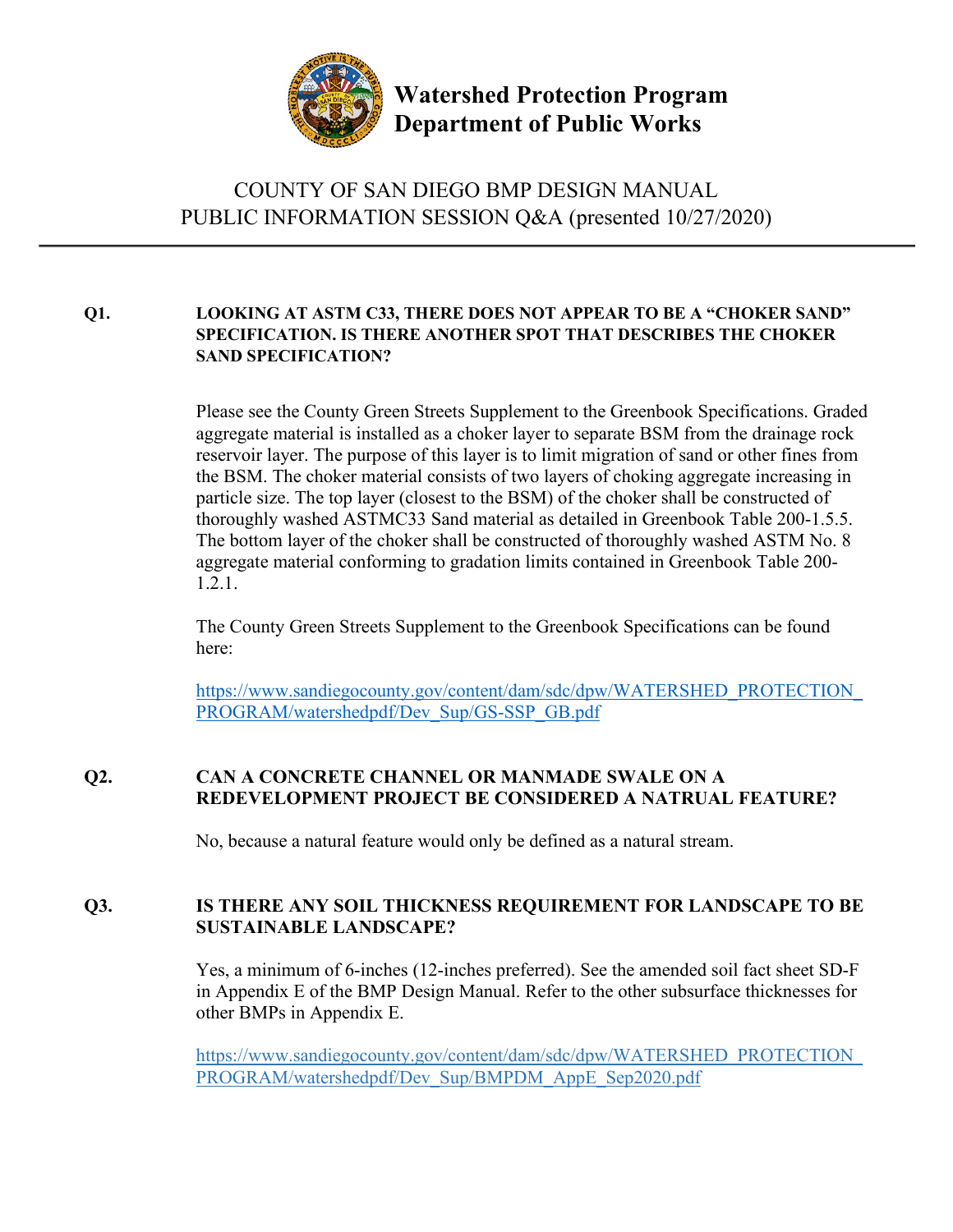#### **Q4. CAN RUNOFF FROM A TRASH ENCLOSURE (INTERIOR SURFACE AREA) DRAIN TO ONESITE BIOFILTRATION BMPS?**

Yes, runoff from the trash enclosure can drain to onsite biofiltration BMPs. However, trash enclosures are required to be covered to prevent contact with storm water. Refer to BL-5 in Appendix C of the BMP Design Manual for trash enclosure requirements.

[https://www.sandiegocounty.gov/content/dam/sdc/dpw/WATERSHED\\_PROTECTION\\_](https://www.sandiegocounty.gov/content/dam/sdc/dpw/WATERSHED_PROTECTION_PROGRAM/watershedpdf/Dev_Sup/BMPDM_AppC_Sep2020.pdf) [PROGRAM/watershedpdf/Dev\\_Sup/BMPDM\\_AppC\\_Sep2020.pdf](https://www.sandiegocounty.gov/content/dam/sdc/dpw/WATERSHED_PROTECTION_PROGRAM/watershedpdf/Dev_Sup/BMPDM_AppC_Sep2020.pdf)

**Q5. IN REGARD TO THE IMPERVIOUSNESS OF POOLS COUNTING TOWARDS PDP DETERMINATION IN SECTION 1.4.1, THE WORDING "POOL SURFACES" IT ISNT PART OF IT. WHERE DOES IT SAY THE WORDS "COUNT POOLS INTO THE REQUIRED AREAS"? IT IS NOT LISTED IN THE CATEGORIES AND POOLS ARE NOT LISTED IN SECTION 1.4.2 AS ADDITIONAL DEFINITIONS. SPECIFICALLY, SINCE LATER IN TABLE B.1- 1, POOLS ARE CALLED IMPOUNDMENT AND CONTRIBUTE TO A '0' TO THE DCV. THIS IMPLIES THAT POOLS ARE NOT AN ISSUE WHEN PERMITTED CORRECTLY AND WILL REDUCE DCV SINCE THEIR CONTRIBUTION OF FLOW IS ZERO, BUT AREA IS THEN ADDED TO THE CALCULATIONS.** 

> The removal of the exclusion language in Section 1.4.1 pertaining to swimming pools and water features infers that those areas should be included in the impervious area calculations for PDP determination, in other words, they can no longer be excluded. This change only affects PDP determination.

**Q6. SIGNAGE OR STENCILING FOR SMALL AREA DRAINS (6", 8", 10" DIA) FOR PRIVATE DEVELOPMENT WILL BE VERY DIFFICULT. IS THERE ANY WAY WE CAN SIMPLFY THIS REQUIREMENT BY ADDING A NOTE SAYING 12" OR SMALLER WILL NOT REQUIRE SIGNAGE?**

> Signage is recommended for all storm water conveyance system inlets and catch basins within the project area. Refer to SC-F in Appendix C of the BMP Design Manual.

[https://www.sandiegocounty.gov/content/dam/sdc/dpw/WATERSHED\\_PROTECTION\\_](https://www.sandiegocounty.gov/content/dam/sdc/dpw/WATERSHED_PROTECTION_PROGRAM/watershedpdf/Dev_Sup/BMPDM_AppC_Sep2020.pdf) [PROGRAM/watershedpdf/Dev\\_Sup/BMPDM\\_AppC\\_Sep2020.pdf](https://www.sandiegocounty.gov/content/dam/sdc/dpw/WATERSHED_PROTECTION_PROGRAM/watershedpdf/Dev_Sup/BMPDM_AppC_Sep2020.pdf)

#### **Q7. IS A SWQMP ALWAYS REQUIRED?**

Under the County's land use authority, any project that requires a permit (private projects) or an authorization for public solicitation of bids (public projects) needs to be reviewed for stormwater requirements, and fill out an Intake Form in order to determine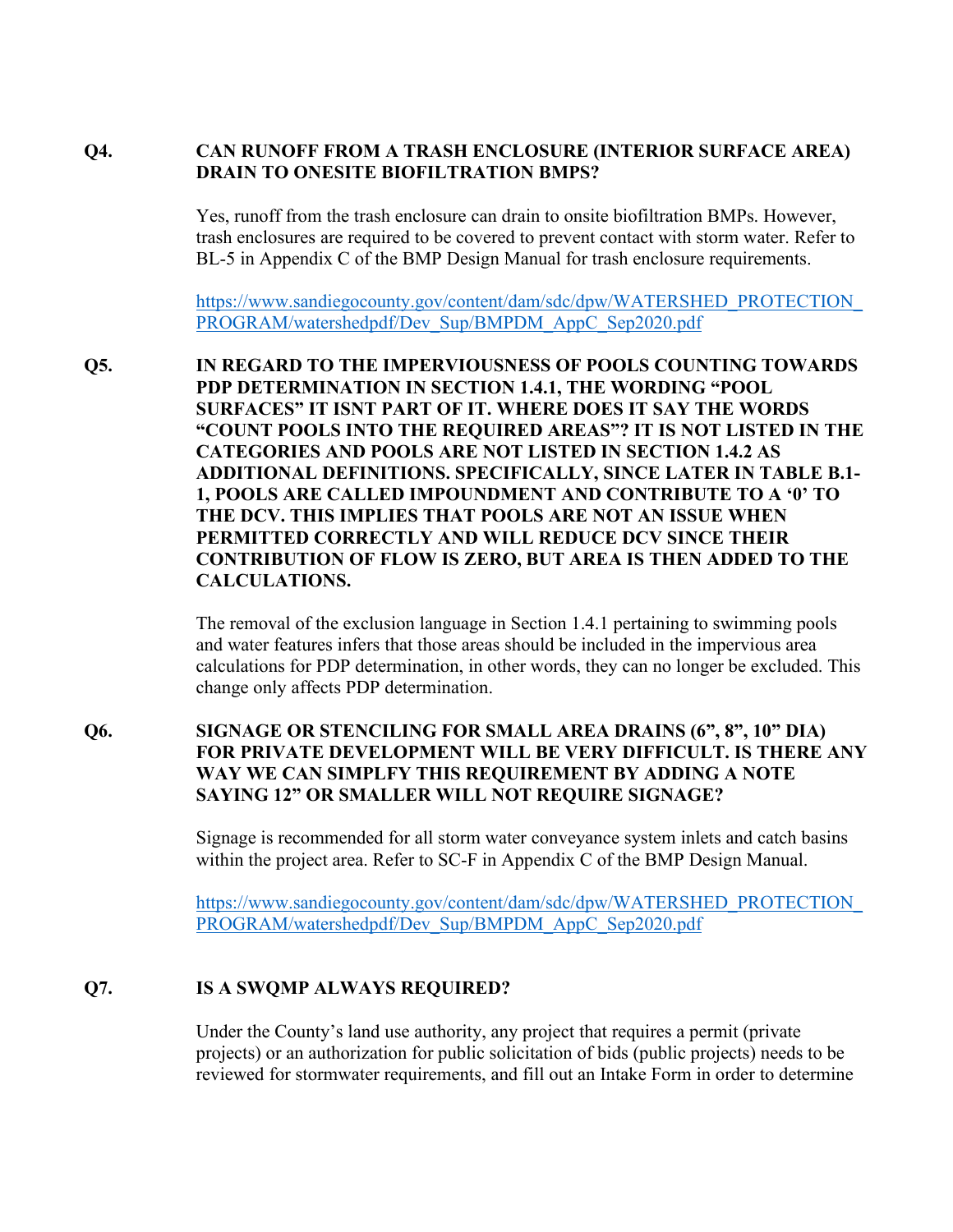the type of SWQMP to accompany the project. Refer to the Sections 1.3 and 1.4 of the BMP Design Manual and the Intake Form located under "Submittal Templates" here:

[https://www.sandiegocounty.gov/content/sdc/dpw/watersheds/DevelopmentandConstruct](https://www.sandiegocounty.gov/content/sdc/dpw/watersheds/DevelopmentandConstruction.html) [ion.html](https://www.sandiegocounty.gov/content/sdc/dpw/watersheds/DevelopmentandConstruction.html)

# **Q8. DO PIPING ROOF DRAINS AND DRAINING IMPERVIOUS STREETS TO A BIOFILTREATION BASIN COUNT AS IMPERVIOUS AREA DISPERSION D-B?**

No, the roof drains and streets will be counted as the Design Capture Volume (DCV) and will counted as being treated by the biofiltration basin.

# **Q9. IS THERE A MINIMUM NUMBER OF DMAS? WHAT IS DE MINIMIS?**

There is not a minimum number of DMA's. The amount of DMA's is project specific and depends on where the BMPs are located and how the project drainage is designed. The De Minimis DMAs are areas around the project perimeter that are infeasible to treat. Each De Minimis area should be less than 250-square feet and the sum of all De Minimis areas should less than 2% of the total project area. Refer to Section 5.2.2 of the BMP Design Manual.

[https://www.sandiegocounty.gov/content/dam/sdc/dpw/WATERSHED\\_PROTECTION\\_](https://www.sandiegocounty.gov/content/dam/sdc/dpw/WATERSHED_PROTECTION_PROGRAM/watershedpdf/Dev_Sup/BMPDM_Complete_Sep2020.pdf) [PROGRAM/watershedpdf/Dev\\_Sup/BMPDM\\_Complete\\_Sep2020.pdf](https://www.sandiegocounty.gov/content/dam/sdc/dpw/WATERSHED_PROTECTION_PROGRAM/watershedpdf/Dev_Sup/BMPDM_Complete_Sep2020.pdf)

# **Q10. CAN WE STILL EXEMPT AREAS THAT ARE ROUTED TO THE SEWER THAT DO NOT INTERCEPT STORMWATER?**

If you are referring to covered building areas, such as underground parking structures, there is no language preventing you to do this.

# **Q11. CAN YOU EXPLAIN THE DIFFERENCE BETWEEN ENHANCED SITE DESIGN AND SIGNIFICANT SITE DESIGN BMPS?**

The difference between Enhanced Site Design BMPs (SD-BMPs) and Significant Site Design BMPs (SSD-BMPs) is that Enhanced SD BMPs can be used for DCV reductions, while SSD-BMPs are used to fully retain the DCV to satisfy either the pollutant or flow control requirements or both.

## **Q12. IN DETENTION BY INFILTRATION, SOMETIMES THE SOIL TYPE DOES NOT ABSORB STORM WATER QUICK ENOUGH AND IT CAUSES FLOODING. IS THERE A PLAN TO TEST SOIL TYPE PROPR TO APPROVAL OF INFILTRATION TYPE STRUCTURAL BMPS?**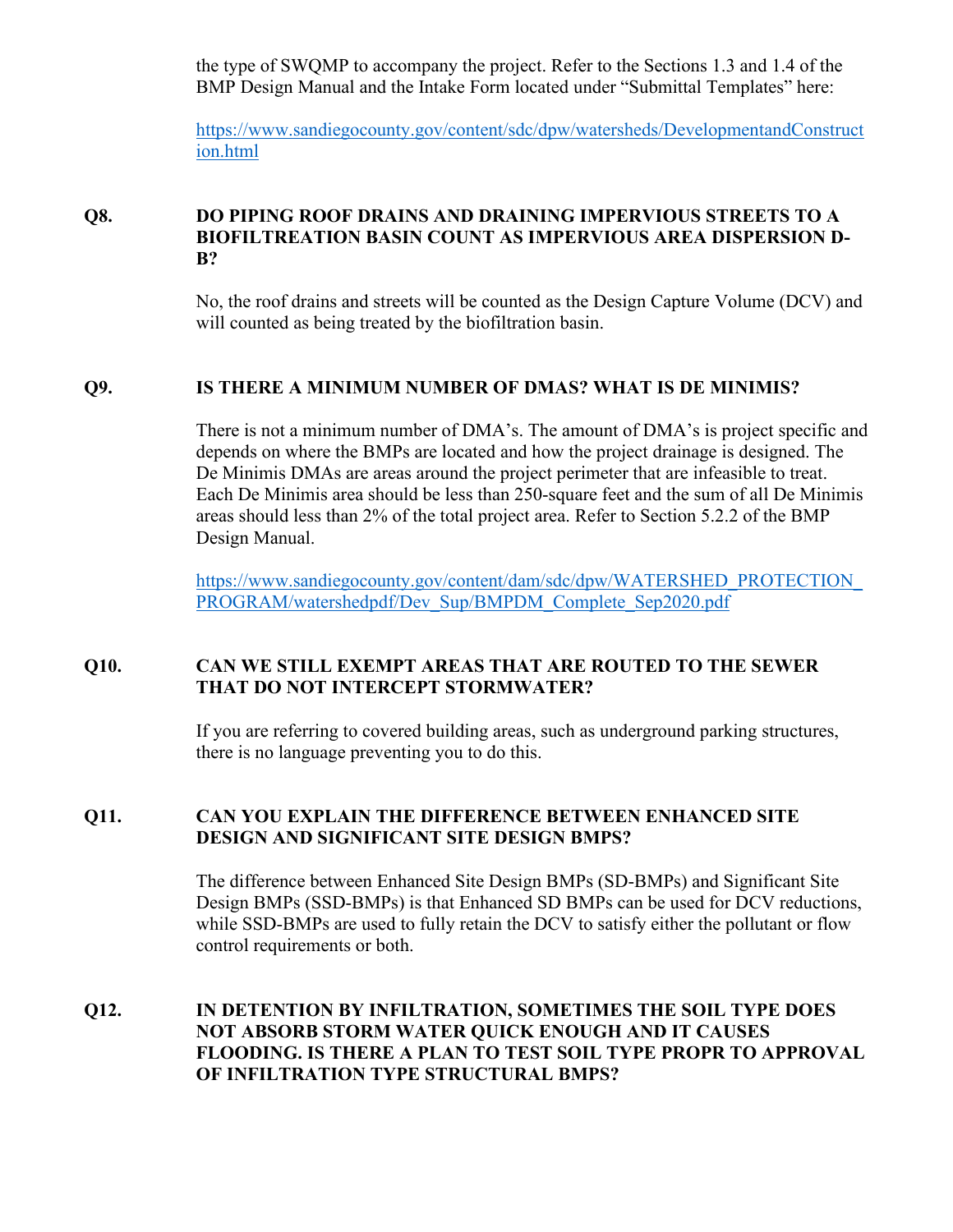Yes, refer to Appendix D of the BMP Design Manual.

[https://www.sandiegocounty.gov/content/sdc/dpw/watersheds/DevelopmentandConstruct](https://www.sandiegocounty.gov/content/sdc/dpw/watersheds/DevelopmentandConstruction/BMP_Design_Manual.html) [ion/BMP\\_Design\\_Manual.html](https://www.sandiegocounty.gov/content/sdc/dpw/watersheds/DevelopmentandConstruction/BMP_Design_Manual.html)

#### **Q13**. **CAN YOU PROVIDE A SUMMARY OF THE CHANGES TO THE SECTIONS RELATED TO HYDROMODIFICATION MANAGEMENT?**

A list of 2020 Revisions, as well as a List of Updates from the January 2019 and 2016 Editions can be found at the following link:

[https://www.sandiegocounty.gov/content/dam/sdc/dpw/WATERSHED\\_PROTECTION\\_](https://www.sandiegocounty.gov/content/dam/sdc/dpw/WATERSHED_PROTECTION_PROGRAM/watershedpdf/Dev_Sup/2020_BMPDM_Updates.pdf) [PROGRAM/watershedpdf/Dev\\_Sup/2020\\_BMPDM\\_Updates.pdf](https://www.sandiegocounty.gov/content/dam/sdc/dpw/WATERSHED_PROTECTION_PROGRAM/watershedpdf/Dev_Sup/2020_BMPDM_Updates.pdf)

#### **Q14. MIN. 2" FREEBOARD SHOULD BE REMOVED OR STATEMENT SHOULD BE REWORDED AS DISCUSSED TO 1-FT IN THE MANUAL.**

Assuming the 1-foot is (without having the background information to this question) regarding infiltration basins INF-1 in Section E.9 of Appendix E in the BMP Design Manual, infiltration basins do require 1-foot of freeboard. Bioretention/biofiltration basins only require a minimum of 2" of freeboard. Refer to the fact sheets in Appendix E of the BMP Design Manual.

[https://www.sandiegocounty.gov/content/sdc/dpw/watersheds/DevelopmentandConstruct](https://www.sandiegocounty.gov/content/sdc/dpw/watersheds/DevelopmentandConstruction/BMP_Design_Manual.html) [ion/BMP\\_Design\\_Manual.html](https://www.sandiegocounty.gov/content/sdc/dpw/watersheds/DevelopmentandConstruction/BMP_Design_Manual.html)

# **Q15. CAN WE USE THE 0.1 RF FOR PERMEABLE PAVEMENT IF THEY ARE NOT ENGINEERED/ ENHANCED DESIGN? DOES THE 0.1 RF FOR LANDSCAPED AREAS MEAN THE LANDSCAPED AREA NEEDS TO BE UNDERLINED WITH ENGINEERED/ AMENDED SOIL BACK TO FREEBOARD FOR BMP? IS THE 2" APPLICABLE FOR HMP AND WQ AS WELL?**

Permeable pavement will need to comply with Fact Sheets SD-D and INF-3 in Appendix E of the BMP Design Manual to claim a runoff factor of 0.1. Otherwise, a runoff factor of 0.9 shall be used. It's not clear what the 2" is referring to in the question. If applying to WQ, the BMP will need to be sized treat the DCV. If applying to HMP, the BMP will need to meet the continuous simulation modeling requirements.

# **Q16. CAN YOU EXPLAIN WHEN 0.75DCV CAN BE USED, AND THE PARAMETER REQUIREMENTS?**

The 0.75 DCV refers to the storage volume, including pore spaces and pre-filter detention volume. Using the Automated Pollutant Control Worksheet, it will always default to use the 0.75 DCV.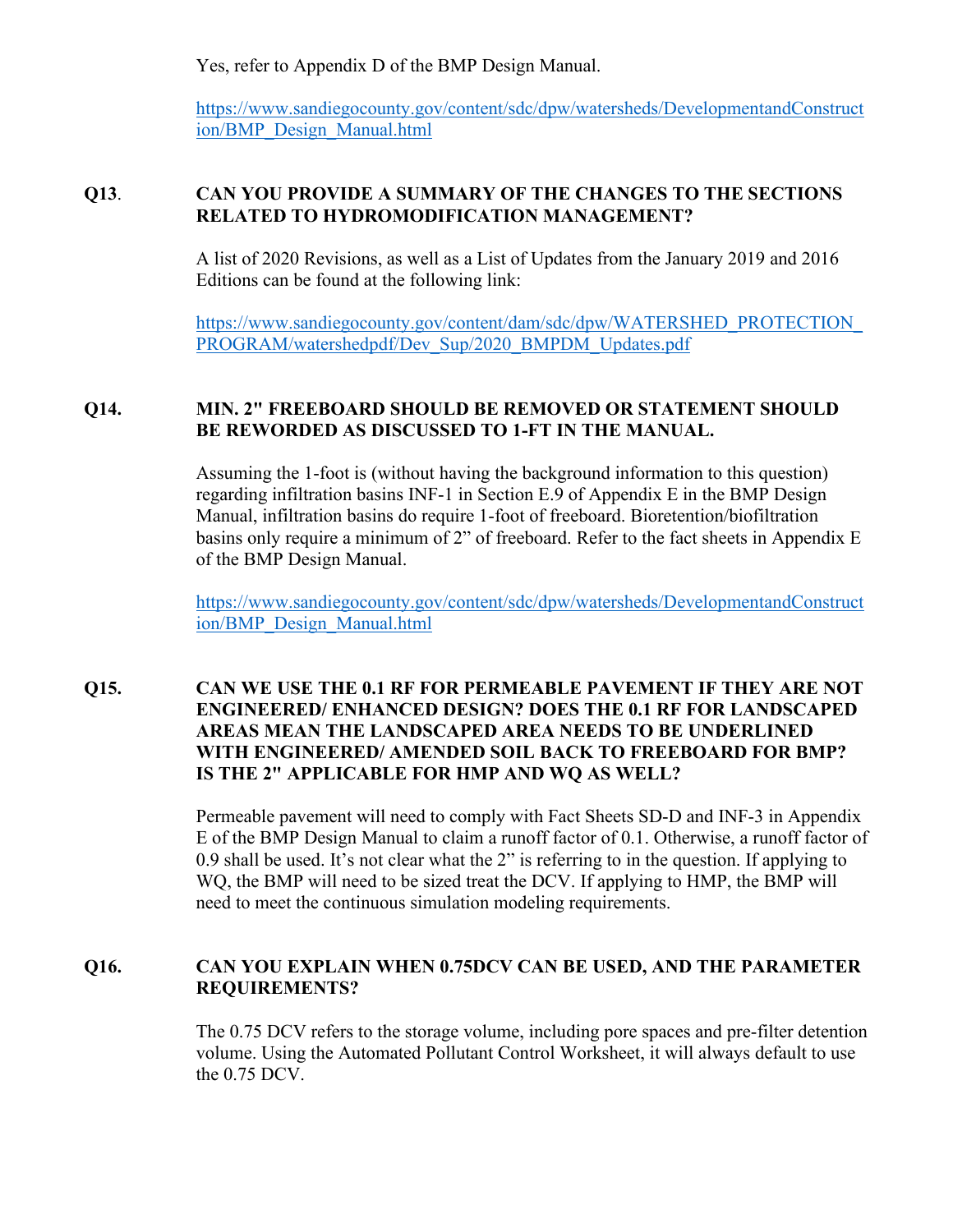# **Q17. WE HAVE NOTICED THAT THE HMP VOLUMES REQUIRED BY THE SDHM PROGRAM ARE LARGER THAN THE ONES REQUIRED BY THE SWMM MODEL. DOES ANYONE KNOW WHY.**

This is a result of SWMM taking more credit for evaporation and evapotranspiration.

**Q18. IS A BMP CONSIDERED TO BE "USED FOR FLOOD CONTROL" IF IT WILL RECEIVE, BUT IS NOT EXPLICITLY DESIGNED TO DETAIN PEAK FLOW RATES? FOR EXAMPLE, IF THE PEAK FLOW RATE IS REDUCED BY INCREASING PERVIOUS AREA ON SITE AND A BMP IS DESIGNED TO CONTROL POLLUTANT AND HYDROMODIFICATION EFFECTS.**

> BMPs will need to follow the conjunctive use handout in the link below. Credit can be taken for flood control for a volume above the pollutant control storage volume.

[https://www.sandiegocounty.gov/content/dam/sdc/dpw/WATERSHED\\_PROTECTION\\_](https://www.sandiegocounty.gov/content/dam/sdc/dpw/WATERSHED_PROTECTION_PROGRAM/susmppdf/Conjunctive_Use_Handout.pdf) PROGRAM/susmppdf/Conjunctive Use Handout.pdf

**Q19. MY QUESTION IS SPECIFICALLY ABOUT WHEN INFILTRATION IS NOT RECOMMENDED BY THE GEOTECH, CAN THE SOIL UNDERNEATH/AROUND THE BIOFILTRATION BASIN WITH IMPERMEABLE LINER BE COMPACTED SIMILAR TO THE REST OF THE SITE, RATHER THAN TO THE SPECIFICATIONS IN THE BMP DESIGN MANUAL (ASKING FOR 10% LESS COMPACTION THAN THE REST OF THE SITE). IT SEEMS THERE IS NO REASON FOR 10% LESS COMPACTION WHEN NO INFILTRATION IS RECOMMENDED OR EXPECTED DUE TO SITE CONDITIONS AND IMPERMEABLE LINERS.**

This seems logical and allowable since this scenario is not specified anywhere.

**Q20. WHAT TYPE OF DETAIL/ REPORT DOES THE COUNTY REQUIRE TO CONFIRM THAT THE ASSOCIATED STORM WATER IS ROUTED TO THE TREE WELL(S)? FOR EXAMPLE, IF A PDP SPREADSHEET INDICATES THAT A TREE WELL PROVIDES CREDIT FOR 420 CF OF DCV, DO YOU HAVE A STANDARDIZED FORM OR EXHIBIT FOR THE APPLICANT TO COMPLETE TO SHOW THAT 420 CF OF STORM WATER RUNOFF IS ACTUALLY DIRECTED TO THE TREE WELL DURING A WATER QUALITY STORM EVENT (INCLUSIVE OF EVAPOTRANSPIRATION)? THE PRESCRIBED TREE WELL CREDITS ARE BASED ON THE MAXIMUM AMOUNT OF STORM WATER THAT CAN BE TREATED.**

> There is a project example with required documentation for a PDP project that uses Tree Wells as SSD-BMPs located here: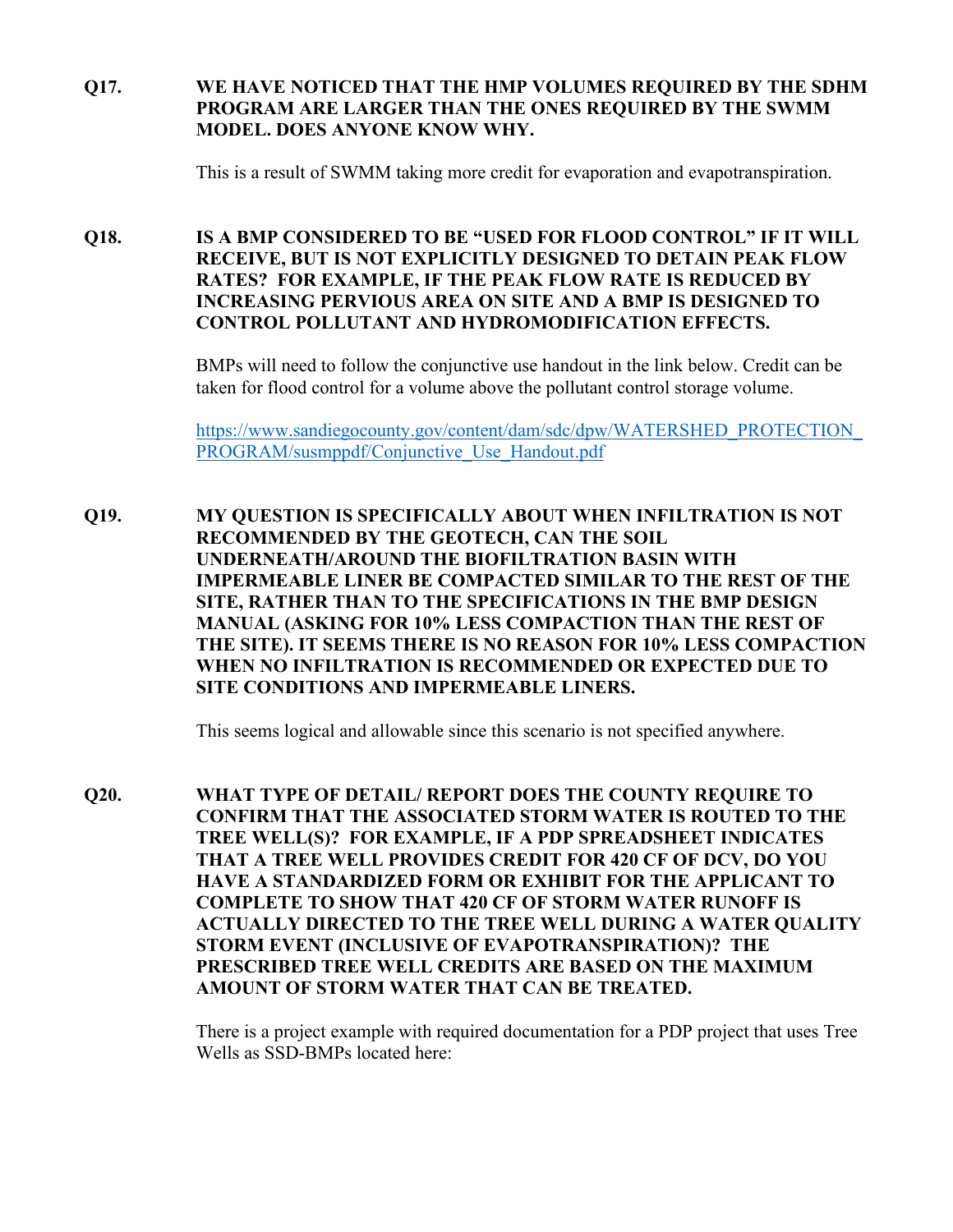[https://www.sandiegocounty.gov/content/dam/sdc/dpw/WATERSHED\\_PROTECTION\\_](https://www.sandiegocounty.gov/content/dam/sdc/dpw/WATERSHED_PROTECTION_PROGRAM/watershedpdf/Dev_Sup/PDP_SWQMP_Example.pdf) PROGRAM/watershedpdf/Dev\_Sup/PDP\_SWQMP\_Example.pdf

#### **Q21. CAN TREE WELLS HAVE SUBDRAINS AND COUNT AS SSD-BMPS?**

Tree Wells can have subdrains in SSD-BMPs if being used for pollutant control. If the SSD Tree Well is proposed for flow control, then no subdrain can be used if using the DCV multiplier. Otherwise, if a subdrain is still proposed without using the DCV multiplier, then a continuous simulation model will need to be done. Refer to the Tree Well fact sheet SD-A in Appendix E of the BMP Design Manual.

[https://www.sandiegocounty.gov/content/sdc/dpw/watersheds/DevelopmentandConstruct](https://www.sandiegocounty.gov/content/sdc/dpw/watersheds/DevelopmentandConstruction/BMP_Design_Manual.html) [ion/BMP\\_Design\\_Manual.html](https://www.sandiegocounty.gov/content/sdc/dpw/watersheds/DevelopmentandConstruction/BMP_Design_Manual.html)

# **Q22. IS THERE A MINIMUM MULCH AREA REQUIRED AROUND TREE WELLS SUCH THAT THE CLOGGING RISK IS MINIMIZED AND WATER WILL REACH THE SOIL OVER THE LONG TERM?**

Mulch is optional for Tree Wells and is required for biofiltration/bioretention areas.

#### **Q23. IF WE ARE USING SIGNIFICANT SITE DESIGN BMPS (SSD-BMPS) THEN WE DO NOT NEED SOIL TESTING?**

Soil type (A thru D) is an input in the SSD-BMP calculator. No soil testing is required.

## **Q24. THE TREE WELL DCV MULTIPLIER IS BASED UPON 6" DEPTH INCREMENTS. THE ORIGINAL TREE WELL TABLE HANDOUT FOR TREE WELLS HAD 1" INCREMENTS. IF THE ORIGINAL TABLE WAS BASED UPON SWMM MODELING, WHY IS INTERPOLATION OF THE MULTIPLIER NO LONGER APPROPRIATE?**

The first formal publication of the Tree Well sizing factors table was on the January 1, 2019 edition of the County BMP Design Manual, which is the same table contained in the September 15, 2020 edition of the County BMP Design Manual. Successful implementation of Tree Wells thru design, plan check, construction and inspection require reducing the number of parameters that can lead to errors.

# **Q25. HOW WOULD YOU EXPECT TO SEE THE INPUT DESCRIPTION "IMPERVIOUS SURFACES DIRECTED TO DISPERSION AREA PER SD-B" REPRESENTED THROUGHOUT A PDP SWQMP IN TERMS OF EXHIBITS AND WORKSHEET CALCULATIONS?**

A PDP SWQMP shall include a DMA exhibit to show this scenario and completion of the Automated Stormwater Pollutant Control Worksheet.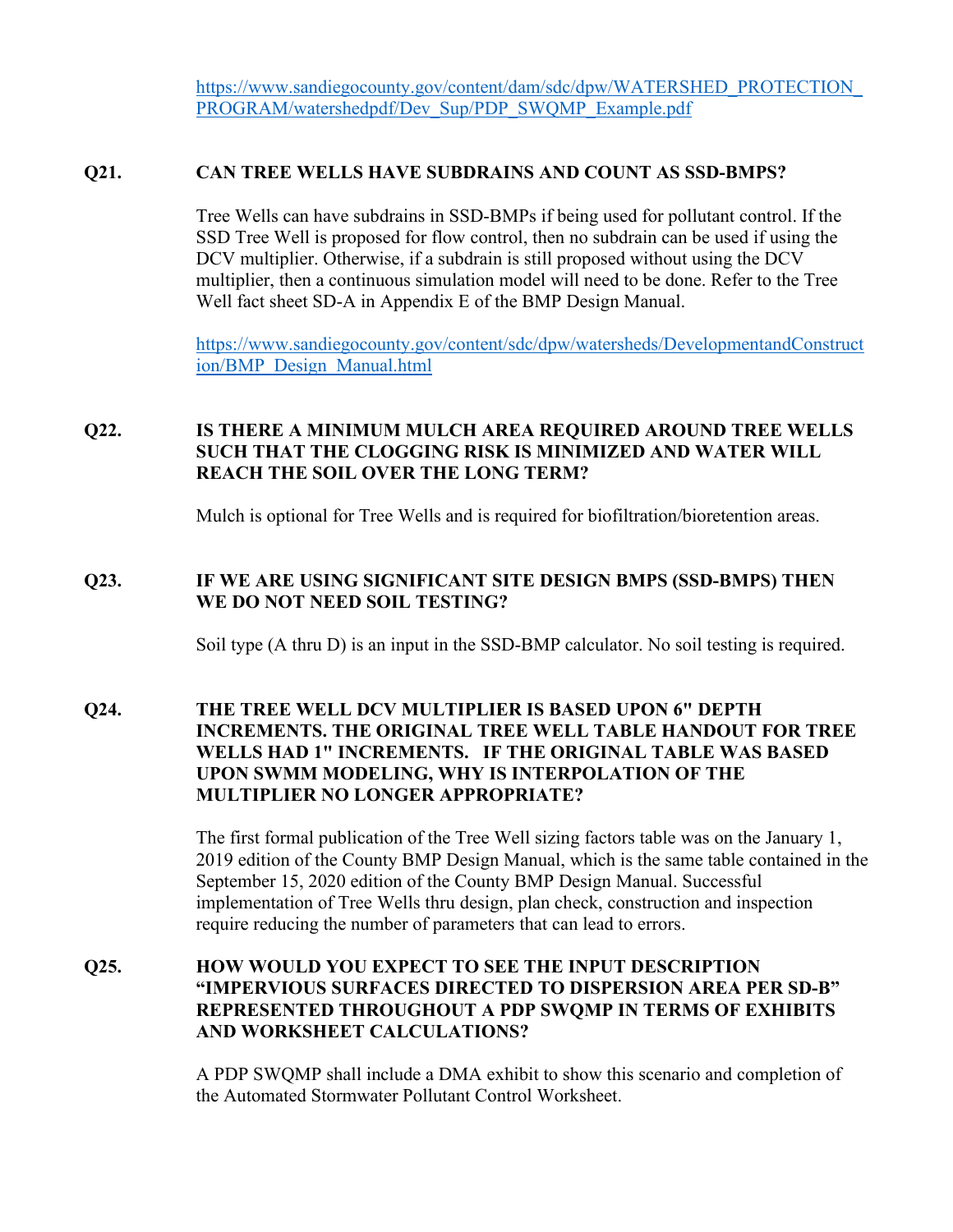# **Q26. PLEASE CONFIRM THAT USING 0.1 RF FOR LANDSCAPED AREA IS OKAY EVEN IF WE ARE NOT USING AMENDED/ENGINEERED SOIL**

Yes, a runoff factor of 0.1 can be used for landscaped areas. Refer to Appendix B of the BMP Design Manual, Table B.1-1.

# **Q27. HOW DO LINES 13 AND 18 IN THE TREE WELL SIZING CALCULATOR CORRESPOND TO EACH OTHER?**

Line 13 in Step 3 of the SSD-BMP tool refers to the minimum soil volume required in a tree well, which is 2 cubic feet per square foot of mature tree canopy projection area based on the selected mature canopy diameter. Line 18 corresponds to line 13, because Line 18 equals Line 13 divided by the tree well soil media depth. Line 18 represents the total area of tree well soil required for each tree based on the tree well soil depth.

# **Q28. PLEASE NOTE THAT MY PREVIOUS QUESTION (SUBMITTED DURING THE LAST SECTION) WAS IN REFERENCE TO A DESIGN FOR MULTIPLE TREE WELLS (STREET TREES) ALONG A ROADWAY TO REDUCE WQV FOR A SYSTEM VERSUS THE TREE WELL SERVING AS THE SOLE TREATMENT OF A DMA.**

If Tree Wells are used to reduce the DCV in a DMA and ultimately draining to a Structural BMP, then the Pollutant Control Spreadsheet is the correct tool to use instead of the SSD-BMP tool.

The Pollutant Control Spreadsheet is located here:

[https://www.sandiegocounty.gov/content/dam/sdc/dpw/WATERSHED\\_PROTECTION\\_](https://www.sandiegocounty.gov/content/dam/sdc/dpw/WATERSHED_PROTECTION_PROGRAM/watershedpdf/Dev_Sup/County_BMPDM_PC_Worksheet.xlsx) [PROGRAM/watershedpdf/Dev\\_Sup/County\\_BMPDM\\_PC\\_Worksheet.xlsx](https://www.sandiegocounty.gov/content/dam/sdc/dpw/WATERSHED_PROTECTION_PROGRAM/watershedpdf/Dev_Sup/County_BMPDM_PC_Worksheet.xlsx)

**Q29. ARE TREE WELLS SUBJECT TO THE SAME INFILTRATION FEASIBILITY DETERMINATION AS STANDARD RETENTION BMPS? THESE BMPS ARE OFTEN PROPOSED AS THE ONLY SOLUTION FOR THE MOST CHALLENGING DMAS ON A PROJECT SITE, SOMETIMES WITH NUANCED CONSTRAINTS THAT DO NOT SURFACE DURING A PLAN CHECK OR UNTIL CONSTRUCTION. DO THESE AREAS WARRANT A HIGHER LEVEL OF SCRUTINY BEFORE REACHING AN IMPASSE IN THE FIELD?**

> Tree Wells are not subject to the same infiltration feasibility as standard retention BMPs because the scale of a tree well treats a much smaller area. The DCV multipliers are designated based on the Hydrologic Soil Group.

#### **Q30. FOR THIS EXAMPLE, HOW ARE THE HYDROLOGIC REQUIREMENTS ACHIEVED? IS THERE A WAY TO COMBINE THE TREE WELLS WITH THE FLOOD CONTROL VOLUME?**